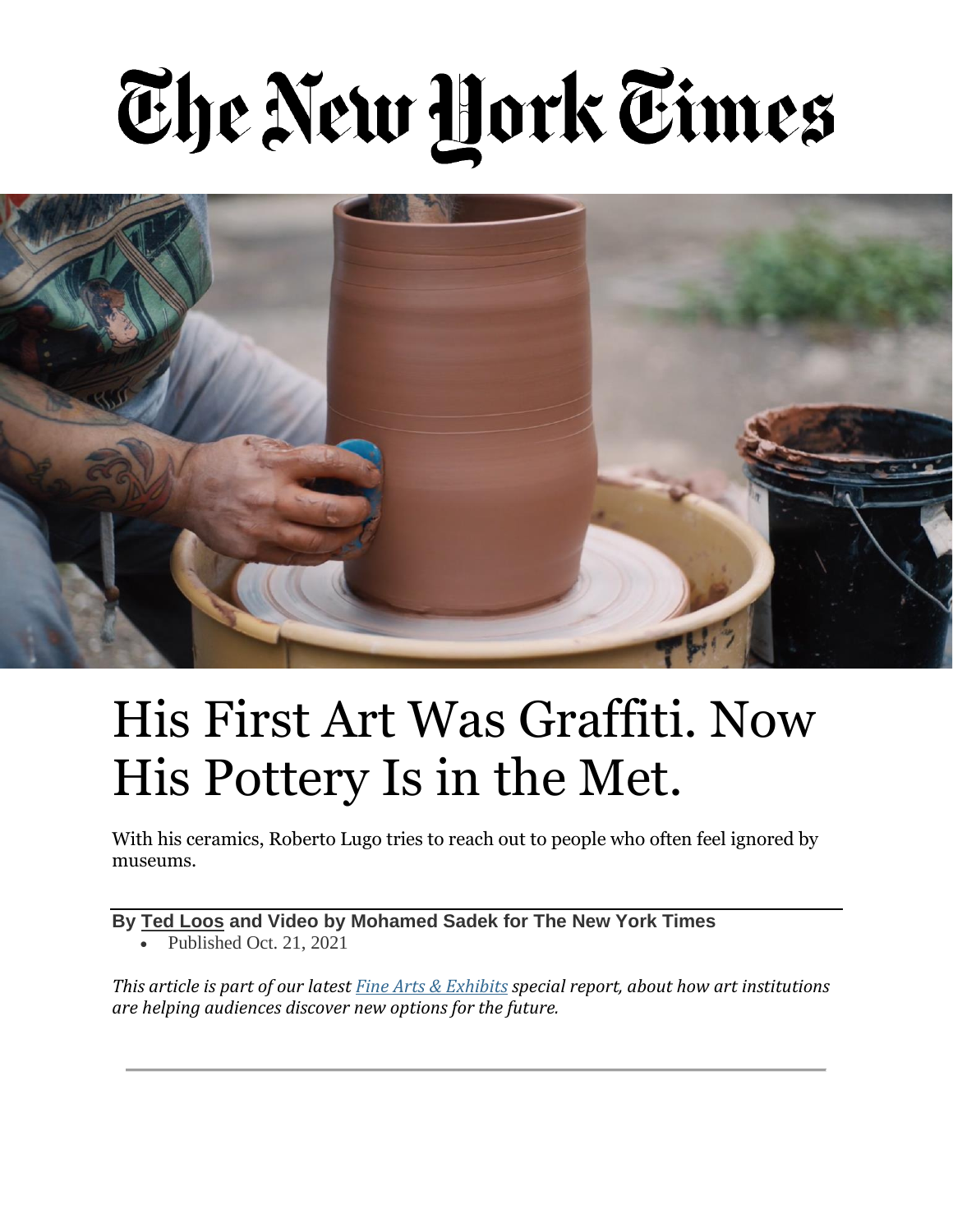Many times while he was studying art, and later as a working ceramist, Roberto Lugo was told he was out of place or that his work was somehow not worthy of attention.

"People don't normally look at me walking down the street and go, 'Oh, that's definitely a potter,'" Mr. Lugo said with a laugh during a video call. He was in his car because it was a quiet place to talk, and he was wearing a tank top that revealed many elaborate tattoos of his own design.

But there was frustration and sadness in his statement.

"I'm thinking about how hard it was for me as a Puerto Rican going to college for ceramics," said Mr. Lugo, who attended the Kansas City Art [Institute](https://kcai.edu/) in his 20s. "Every single day people would stop me and ask if they could see my ID. They didn't believe that I was a student."

Mr. Lugo, 40, of Philadelphia is indeed a prolific maker of ceramics. His [website](http://robertolugostudio.com/) identifies him as a "ghetto potter and activist"; he is also a spoken-word poet.



Roberto Lugo at his studio in Wyncote, Pa., near Philadelphia. Credit...Mohamed Sadek for The New York Times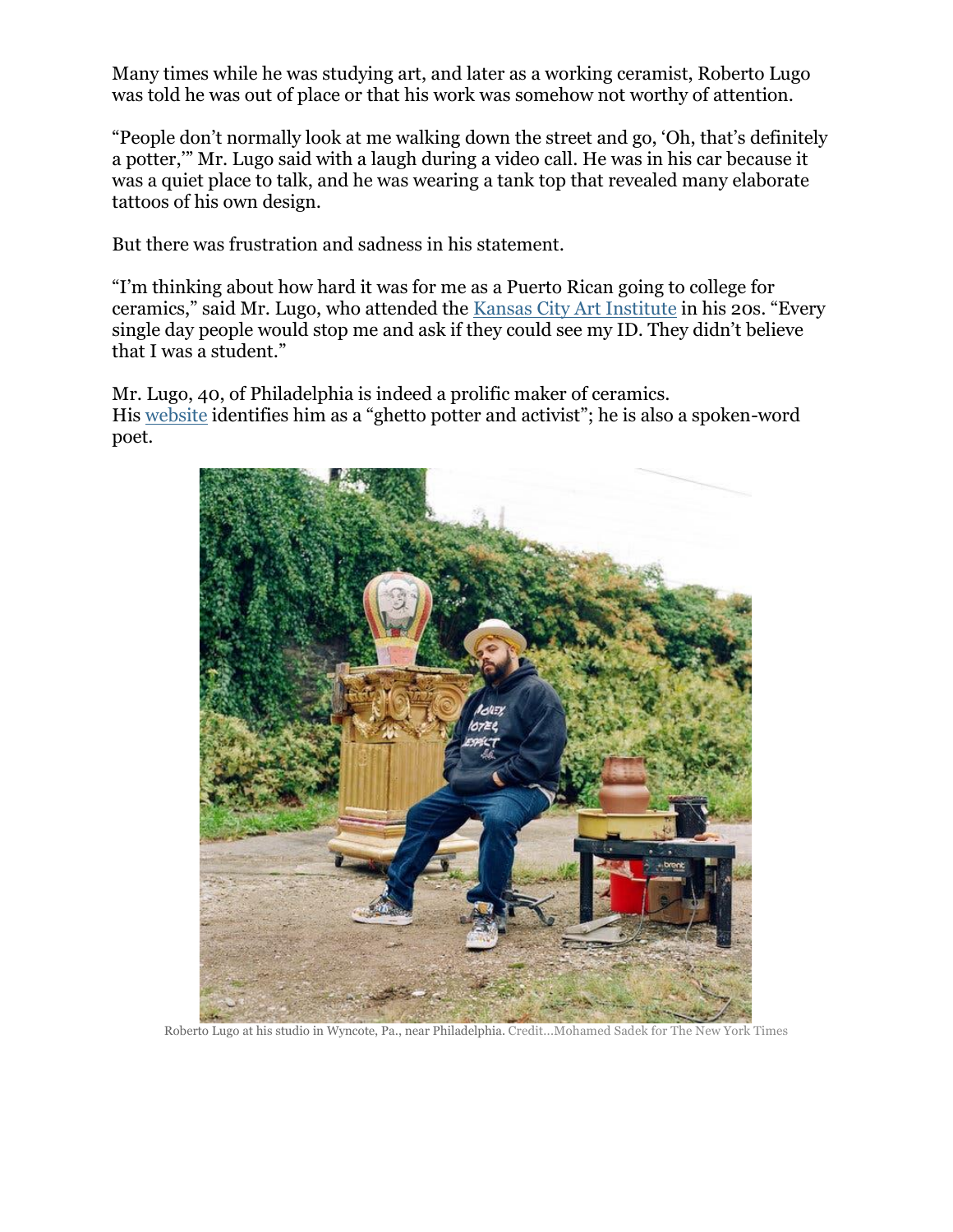On his active Instagram account, he tries to attract new audiences to his work and to ceramics gen[erally. He sells work](https://www.instagram.com/robertolugowithoutwax/) directly there, sometimes for charity. Mr. Lugo also teaches ceramics at the Tyler School of Art and Architecture, part of Temple University.

His tenacity and devotion to clay are on view in many exhibitions this fall, most prominently in "Before Yesterday We Could Fly: An [Afrofuturist](https://www.metmuseum.org/exhibitions/listings/2021/afrofuturist-period-room) Period Room," opening Nov. 5 at the Metropolitan Museum of Art.

"It's a different kind of period room that needs a different kind of artist," said Ian Alteveer, one of the Met curators who organized the show.

The exhibition takes inspiration from Seneca Village, the Black community that thrived in the early 19th century not far from where the Met is now. It was destroyed by New York City in the 1850s to make way for Central Park.

"We thought, 'What would it be like if that community were still there?'" said Mr. Alteveer, a fan of Mr. Lugo's artistry.

He added, "What's so fantastic about Roberto's work is that he feels free to appropriate design elements and aesthetics from the past, but to turn them into his own wonderful kaleidoscopic vision."



The exhibition "Back and Forth: Red and Meth" at the Wexler Gallery in Philadelphia, featuring Mr. Lugo with the collaborators Salvatore Annunziato, Charlie Cunningham, Kyle Mello Dixon, Griff Jurchak, Molly Hutter and Ashley Porrini.Credit...Julia Lehman, via Wexler Gallery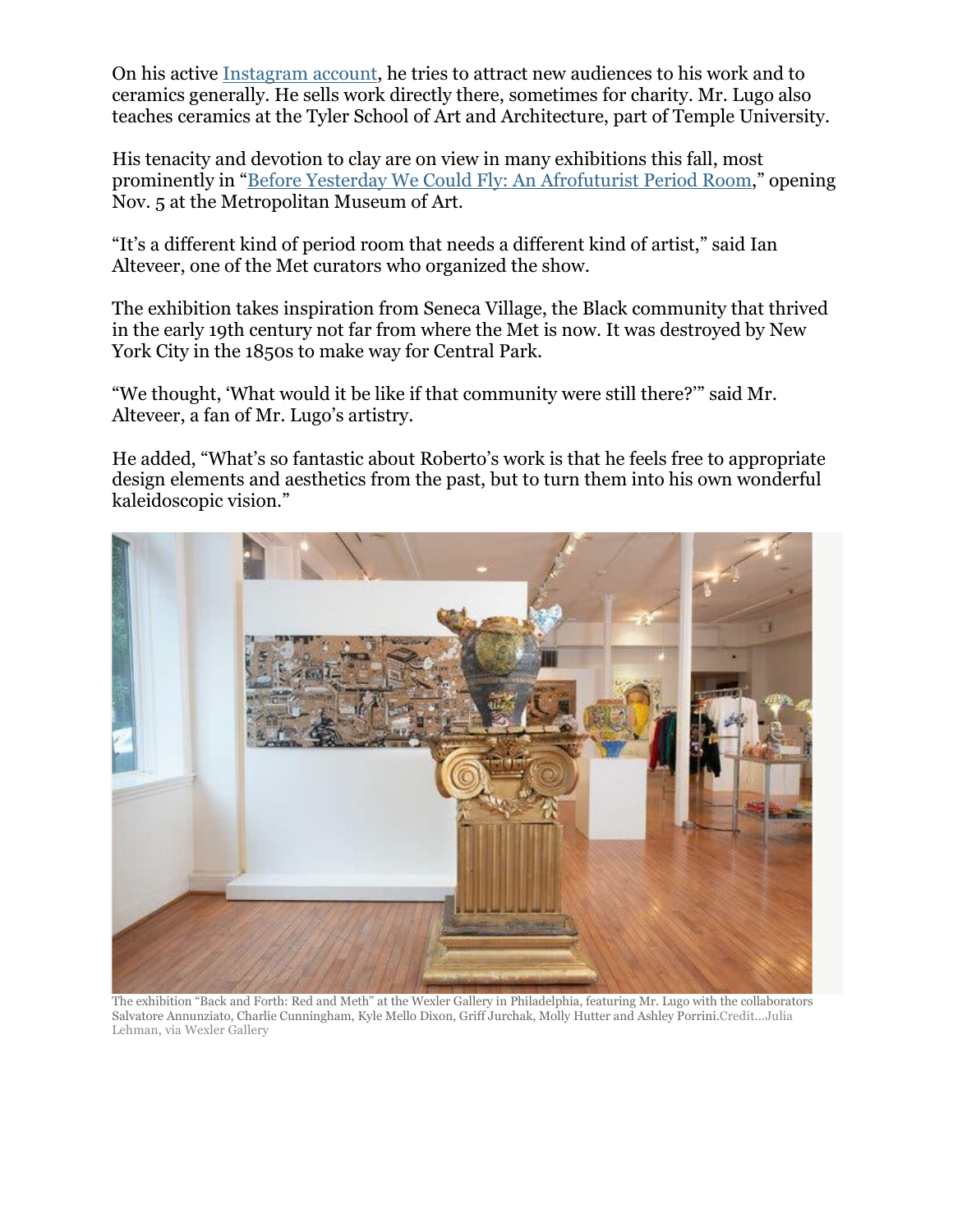The exhibition includes 26 works by Mr. Lugo, making him the most represented artist in the show. His marquee object is "Digable Underground" (2021), a large glazed stoneware urn painted with enamel, depicting the abolitionist Harriet Tubman on one side and the singer-songwriter Erykah Badu on the other. The museum has acquired it for its collection.

"I see myself as an Afro-Latino, and I've always found inspiration from my Black ancestors," Mr. Lugo said.

The Met show is only one of many. In Philadelphia, there is a selling show at [Wexler](https://www.wexlergallery.com/) [Gallery](https://www.wexlergallery.com/) that runs until Dec. 30. The Arthur Ross [Gallery](https://arthurrossgallery.org/) at the University of Pennsylvania asked Mr. Lugo to curate a show from its collection, and the result, "God Complex: Different Philadelphia," is on view through Dec. 19 (it also includes his own work).



Samantha Cataldo, who organized a recent exhibition of his work at the Currier [Museum](https://currier.org/) of [Art](https://currier.org/) in Manchester, N.H., said her conversations with Mr. Lugo centered on how inventiveness can be achieved with limited means.

"He talks a lot about resourcefulness and ingenuity," Ms. Cataldo said.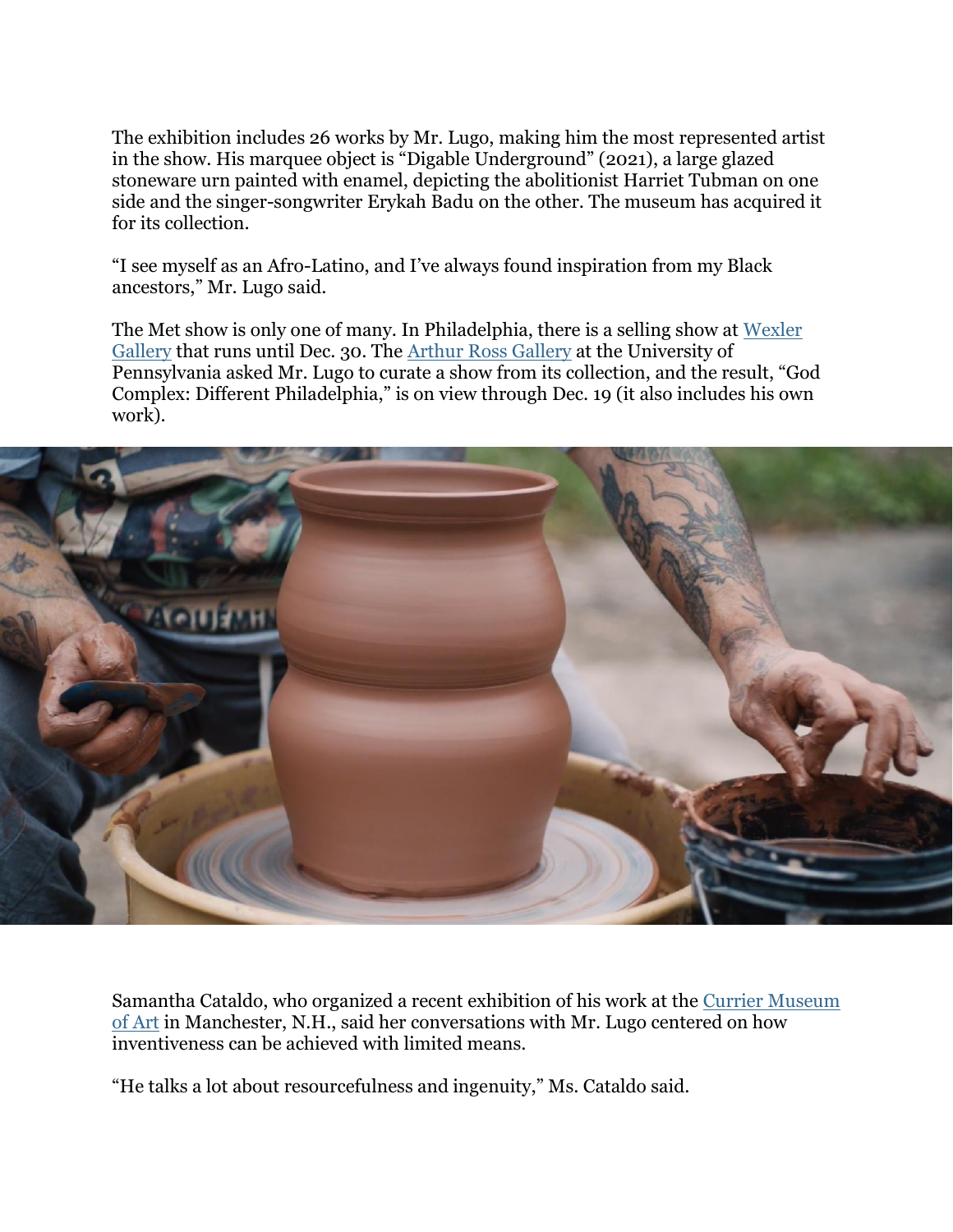In addition to the work of local ceramists, included to emphasize community, the show featured a food processor made by Mr. Lugo's father from a motor that had been thrown away. "It was one of people's favorite objects," Ms. Cataldo said. (Mr. Lugo's father and sister make all the packaging for the pottery he sells.)

Mr. Lugo grew up in Kensington, which he called "definitely the worst neighborhood in Philadelphia," adding, "As a child, it's just nailed to you that you are in the ghetto."

"My first real relationship with art was doing graffiti" from ages 14 to 19, Mr. Lugo said, adding, "The city spent a lot of time covering it up." Now he sees that phase as an important step in his artistic development.

Originally, Mr. Lugo studied ceramics intending to be a "production potter," making basic items, not artworks, and after graduating from the Kansas City Art Institute he got a master's degree from Penn State.

In school, his feedback from professors were "really bad," he said, but during a trip to the library he saw in a book a picture of a Worcester pot, made by England's royal porcelain manufacturer.



Mr. Lugo's"Brooklyn Century Vase," 2019, which depicts Jay-Z, Jackie Robinson and the Notorious B.I.G. The piece was commissioned by the Brooklyn Museum and is currently on view there.Credit...Neal Santos, Wexler Gallery, Brooklyn Museum Collection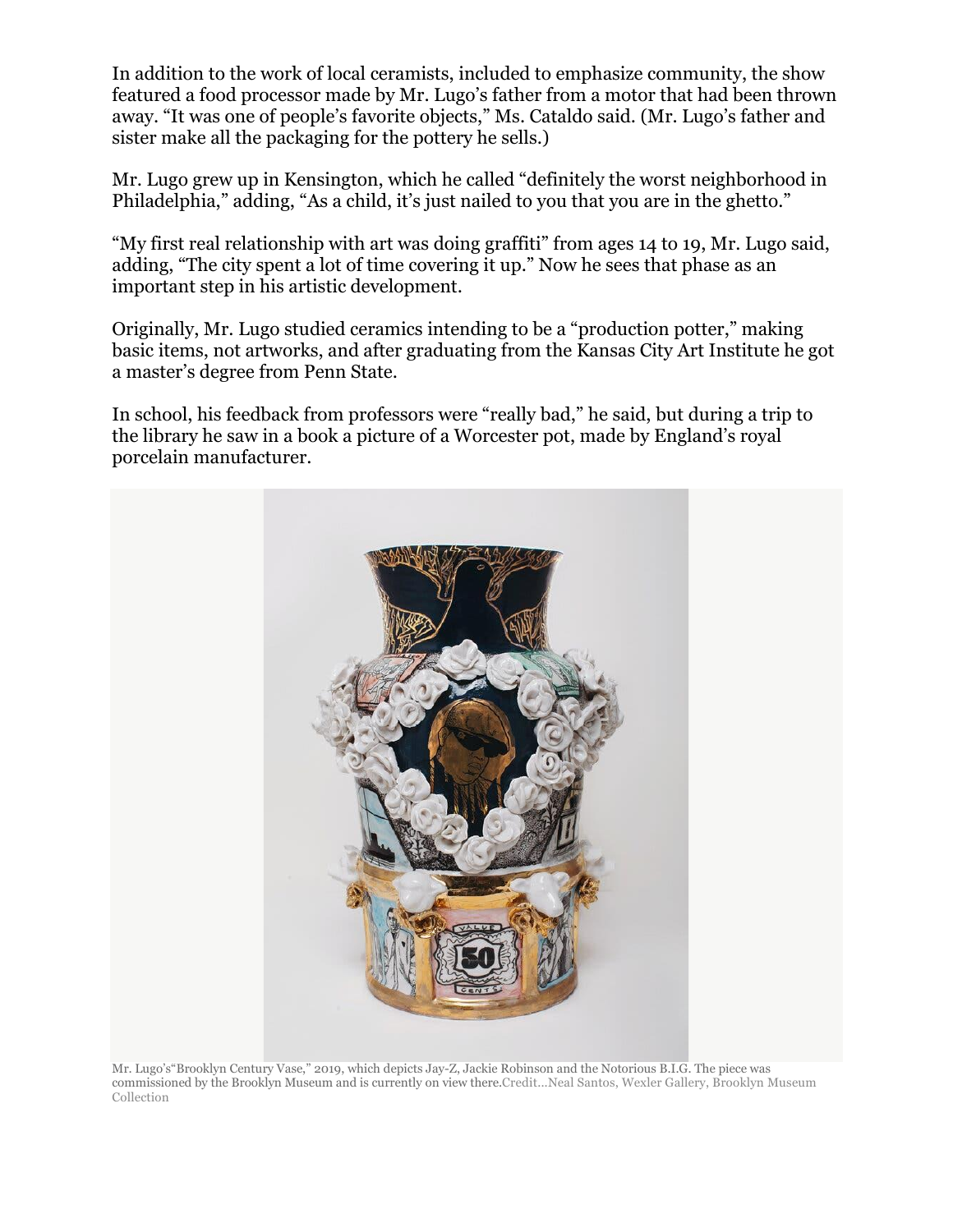"It was gold and royal blue, and it had a portrait on the very front," Mr. Lugo recalled. "I thought, 'This object looks expensive. Right now I don't feel too great about myself, so what if I tried to remake this pot and draw a portrait of myself on it?"

He did, and it planted a seed for his future art in pieces like "[Brooklyn](https://www.brooklynmuseum.org/opencollection/objects/224452) Century Vase," commissioned by the Brooklyn Museum and currently on view there. It riffs on an 1876 work in the collection and depicts Jay-Z, Jackie Robinson and the Notorious B.I.G.

In one of the many odd jobs he has had over the years, he once worked as a doorman in a building across from the Philadelphia Museum of Art.

"I would eat my lunch on the steps of the museum, but it was \$12 to get in, so I couldn't afford it," Mr. Lugo said. "And now I have a piece in the collection."

Another work of his that was shown there, "Do you know how hard it is to get a Black man through high school?" (2019), features the face of Michael Brown Jr., the Black man killed in 2014 by the police in Ferguson, Mo.



"Do you know how hard it is to get a Black man through high school?" (2019), by Mr. Lugo, features the face of Michael Brown Jr.,who was killed by the police in Ferguson, Mo., in 2014.Credit...Hannah Yoon for The New York Times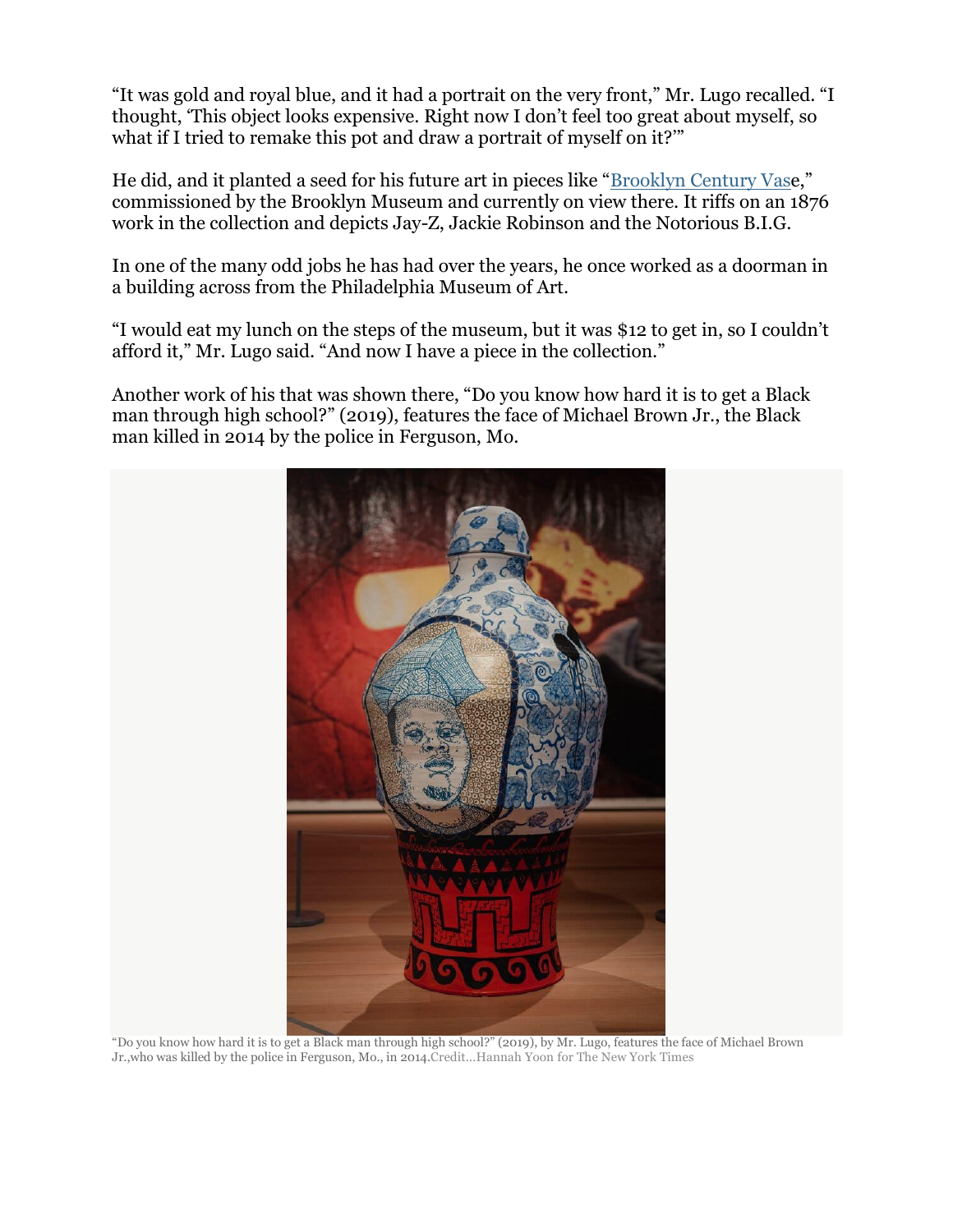"I can't tell you how many Black moms took a picture of this piece and posted it and shared their own stories," Mr. Lugo said.

He added, "It's important that it makes people feel like that institution is there for them, not just others."

The images on his pots, urns and cups may be thoroughly contemporary  $-$  "I use that to bring people into this medium," he said — but Mr. Lugo's techniques are squarely in the ceramic tradition.

"Nowadays I use a wide variety of clays, for different reasons," he said. "Sometimes I like to start with a dark clay because then the background has some color. So I use that for some of my functional pottery."

For his more elaborate artworks like the "Brooklyn Century Vase," porcelain is "a whole different, messy thing," he said, because its heavy iron content increases its plasticity. "It's like throwing cream cheese."

That piece and others like it were hand painted by Mr. Lugo. "It's a very traditional process called overglaze painting, sometimes called China painting," he said. "It's hand done with a quill pen."



Mr. Lugo has eight assistants helping him in his busy studio. "We call it Lugo Land," he said. "I'll start off my day throwing 20 to 30 cups as kind of my warm-up exercise."